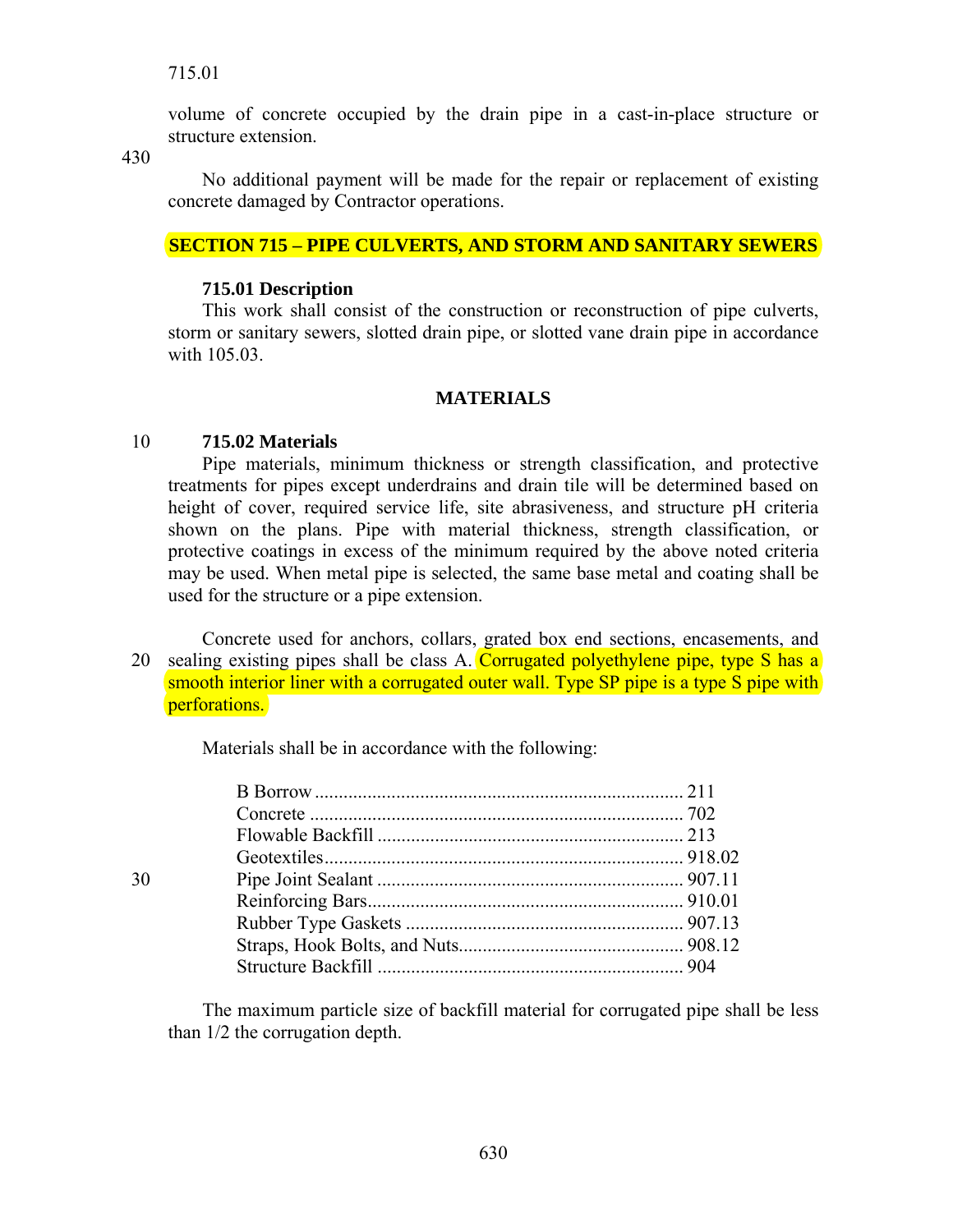# **(a) Type 1 Pipe**

40 Type 1 pipe shall be used for culverts under mainline pavement and public road approaches and shall be in accordance with the following:

|    |                                                                                                                                          | 907.08 |
|----|------------------------------------------------------------------------------------------------------------------------------------------|--------|
|    | Corrugated Aluminum Alloy Pipe and Pipe-Arches  908.04                                                                                   |        |
|    |                                                                                                                                          | ∗      |
|    |                                                                                                                                          |        |
|    |                                                                                                                                          |        |
|    | Polymer Precoated Galvanized Corrugated Steel                                                                                            |        |
|    |                                                                                                                                          | 908.08 |
| 50 | Profile Wall PVC Pipe.                                                                                                                   | ∗      |
|    |                                                                                                                                          |        |
|    |                                                                                                                                          |        |
|    |                                                                                                                                          |        |
|    |                                                                                                                                          |        |
|    |                                                                                                                                          | $\ast$ |
|    |                                                                                                                                          |        |
|    | * All thermoplastic pipes shall be from the Department's list of approved<br>thermoplastic pipe and liner pipe in accordance with 907.16 |        |

# 60 **(b) Type 2 Pipe**

 Type 2 pipe shall be used for storm sewers and shall be in accordance with the following:

|    |                                                                                                                                          | 907.08 |
|----|------------------------------------------------------------------------------------------------------------------------------------------|--------|
|    |                                                                                                                                          | ∗      |
|    | Fully Bituminous Coated and Lined Corrugated Steel                                                                                       |        |
|    |                                                                                                                                          |        |
|    |                                                                                                                                          |        |
|    | Polymer Precoated Galvanized Corrugated Steel                                                                                            |        |
| 70 |                                                                                                                                          |        |
|    |                                                                                                                                          | *      |
|    | Reinforced Concrete Horizontal Elliptical Pipe  907.03                                                                                   |        |
|    |                                                                                                                                          |        |
|    |                                                                                                                                          |        |
|    |                                                                                                                                          |        |
|    | Smooth Wall PVC Pipe                                                                                                                     | ∗      |
|    | * All thermoplastic pipes shall be from the Department's list of approved<br>thermoplastic pipe and liner pipe in accordance with 907.16 |        |

# 80 **(c) Type 3 Pipe**

 Type 3 pipe shall be used for culverts under all drives and field entrances. All Type 1 pipe materials are acceptable.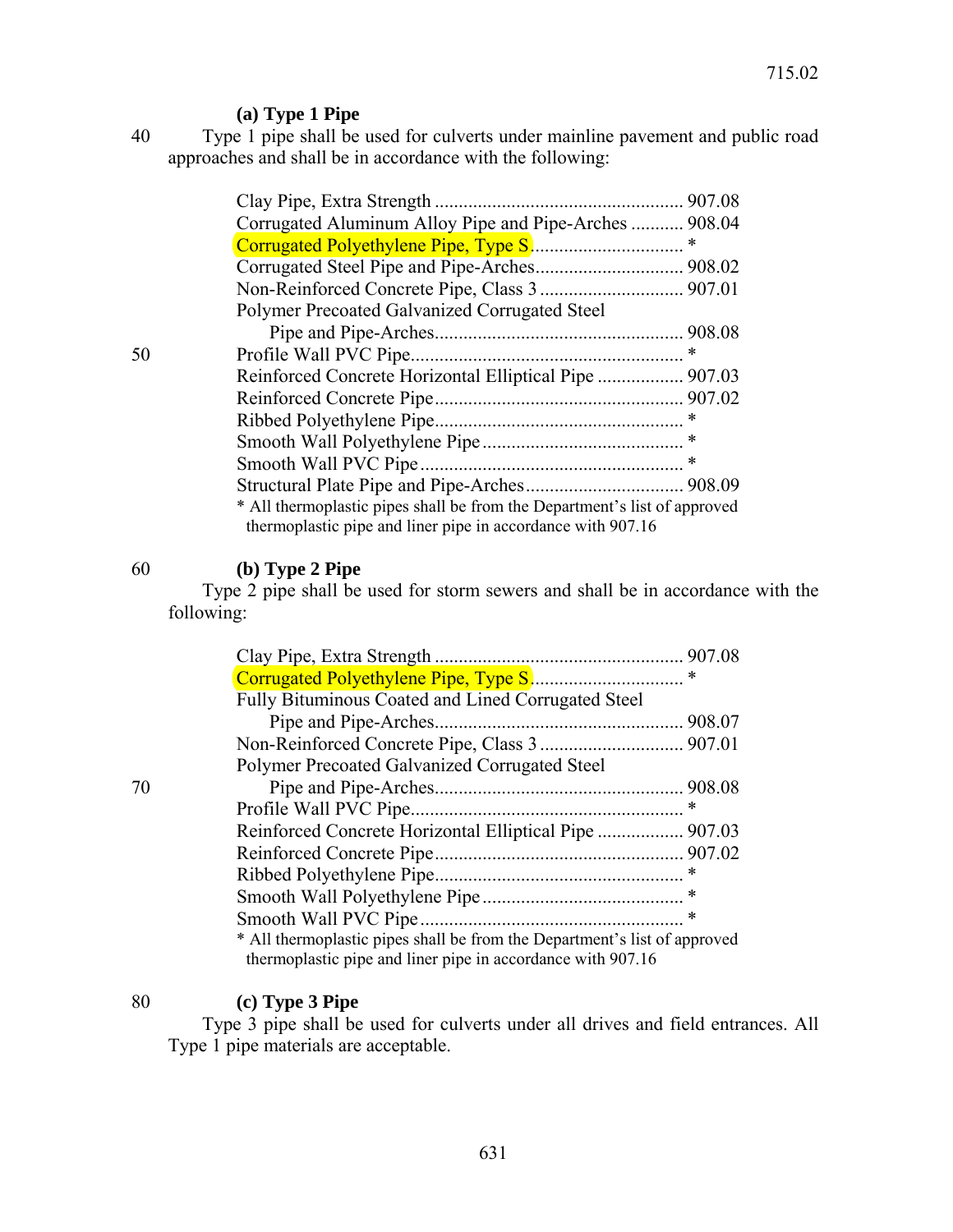## **(d) Type 4 Pipe**

 Type 4 pipe shall be used for drain tile and longitudinal underdrains and shall be in accordance with the following:

| $90\,$ |                                                                           | $\ast$ |
|--------|---------------------------------------------------------------------------|--------|
|        |                                                                           |        |
|        |                                                                           |        |
|        |                                                                           |        |
|        |                                                                           |        |
|        |                                                                           |        |
|        |                                                                           | ∗      |
|        | * All thermoplastic pipes shall be from the Department's list of approved |        |
|        | thermoplastic pipe and liner pipe in accordance with 907.16               |        |
|        | ** These materials shall be used for drain tiles only.                    |        |

100

## **(e) Type 5 Pipe**

 Type 5 pipe shall be used for broken-back pipe runs where coupled or jointed pipe is desirable and shall be in accordance with the following:

|     | Corrugated Aluminum Alloy Pipe and Pipe-Arches  908.04                    |   |  |
|-----|---------------------------------------------------------------------------|---|--|
|     |                                                                           | ∗ |  |
|     |                                                                           |   |  |
|     | <b>Fully Bituminous Coated and Lined Corrugated</b>                       |   |  |
|     |                                                                           |   |  |
| 110 | Polymer Precoated Galvanized Corrugated Steel                             |   |  |
|     |                                                                           |   |  |
|     |                                                                           |   |  |
|     |                                                                           |   |  |
|     |                                                                           |   |  |
|     |                                                                           | ∗ |  |
|     | * All thermoplastic pipes shall be from the Department's list of approved |   |  |
|     | thermoplastic pipe and liner pipe in accordance with 907.16               |   |  |

#### **(f) Slotted Drain Pipe**

120 Slotted drain pipe shall be used to drain paved median and concrete gutter areas. Slotted drain pipe shall be in accordance with 908.14.

#### **(g) Slotted Vane Drain Pipe**

 Slotted vane drain pipe shall be used to drain driveway areas. Slotted vane drain pipe shall be in accordance with 908.14.

## **(h) End Bent Drain Pipe**

End bent drain pipe shall be perforated profile wall PVC pipe, perforated smooth wall PVC pipe, or corrugated polyethylene drainage tubing Type SP from the 130 Department's list of approved thermoplastic liner pipe in accordance with 907.16.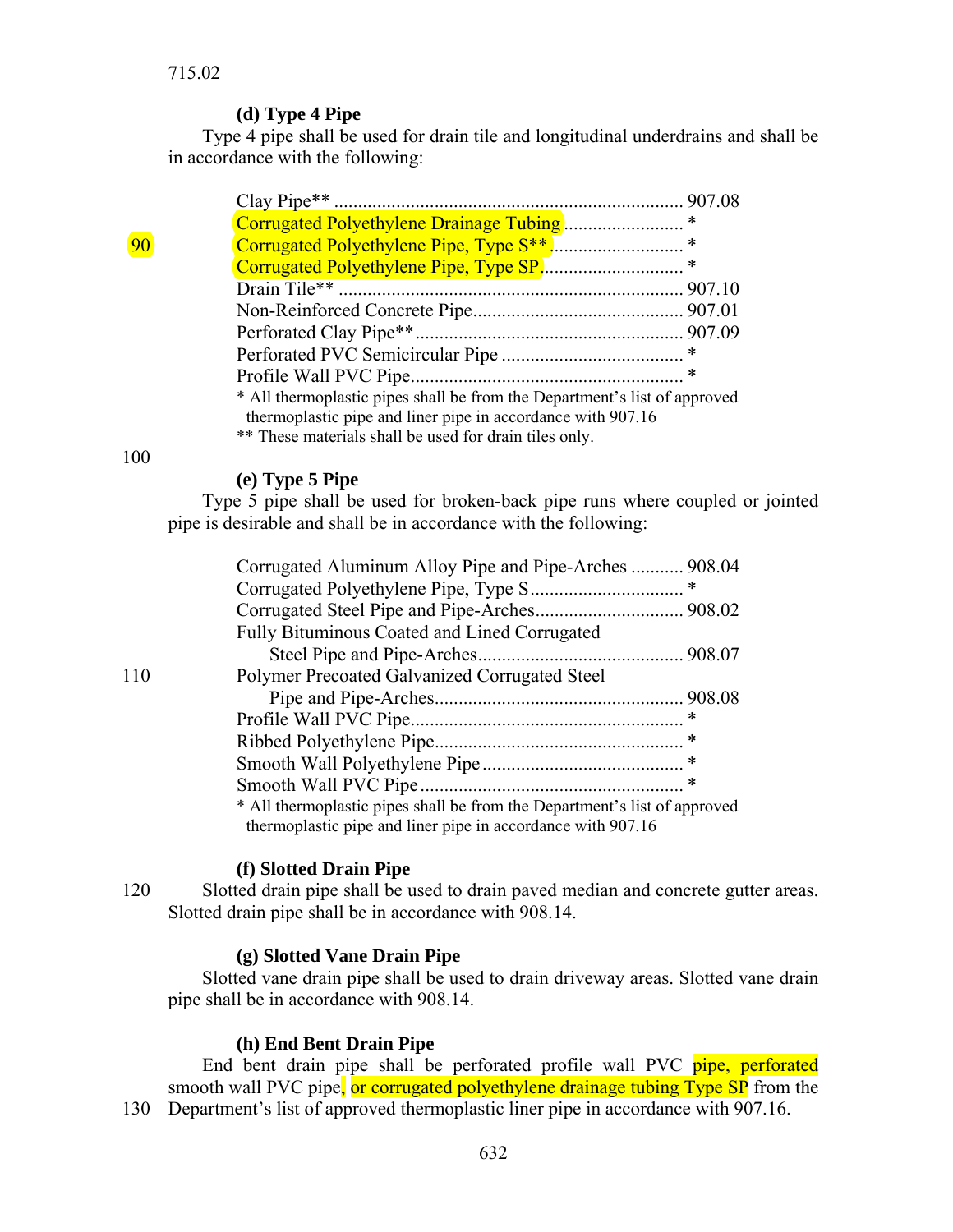### **(i) Underdrain Outlet Pipe**

Pipe shall be smooth wall pipe for outlets in accordance with 907.24.

#### **(j) Grated Box End Sections**

Grating for box end sections shall be in accordance with 910.22. Threaded inserts for type II grated box end sections shall have a minimum pull-out capacity of 6,000 lbs. The 1/2 in. round bolts shall have hex heads, cut washers, and where necessary, shall be furnished with the grating. The aggregate leveling bed required 140 for precast units shall be coarse aggregate No. 8 in accordance with 904.03. The hardware cloth used to cover the weep holes, may be plastic with 1/4 in. mesh or galvanized steel wire No. 4 mesh with a minimum wire diameter of 1/32 in. It shall be firmly anchored to the outside of the structure and shall be centered on the holes.

Unless otherwise specified, materials furnished as described herein shall be covered by a type C certification in accordance with 916.

#### **(k) Pipe End Sections**

 Metal pipe end sections shall be in accordance with 908.06. Precast concrete 150 pipe end sections shall be in accordance with 905.06.

#### **(l) Roadway Drain Casting Extensions**

 Pipe used for extending roadway drain castings located in a bridge deck shall be in accordance with 907.23, 907.28, or 908.10. Pipe support brackets and all hardware shall be galvanized in accordance with ASTM A 153, class D or ASTM B 695, class 40, type I. A type C certification in accordance with 916 shall be provided for the pipe brackets.

#### **(m) Drainage Pipe through Concrete Masonry**

160 Pipe used as drainage pipe through concrete masonry as described in 702.16 shall be either profile wall or smooth wall PVC from the Department's list of approved thermoplastic pipe and liner pipe in accordance with 907.16, or steel in accordance with 908.11.

#### **(n) Bridge Deck Drain System**

 Pipe and fittings used in an enclosed bridge deck drainage system shall be cast iron soil pipe in accordance with 908.10 or reinforced thermosetting resin pipe in accordance with 907.28. All mounting hardware shall be installed in accordance with the pipe manufacturer's recommendations. All mounting hardware shall be 170 galvanized in accordance with ASTM B 695, class 40, type I. A type C certification in accordance with 916 shall be provided for the pipe brackets.

#### **CONSTRUCTION REQUIREMENTS**

#### **715.03 General Requirements**

The construction requirements, method of measurement, basis of payment, and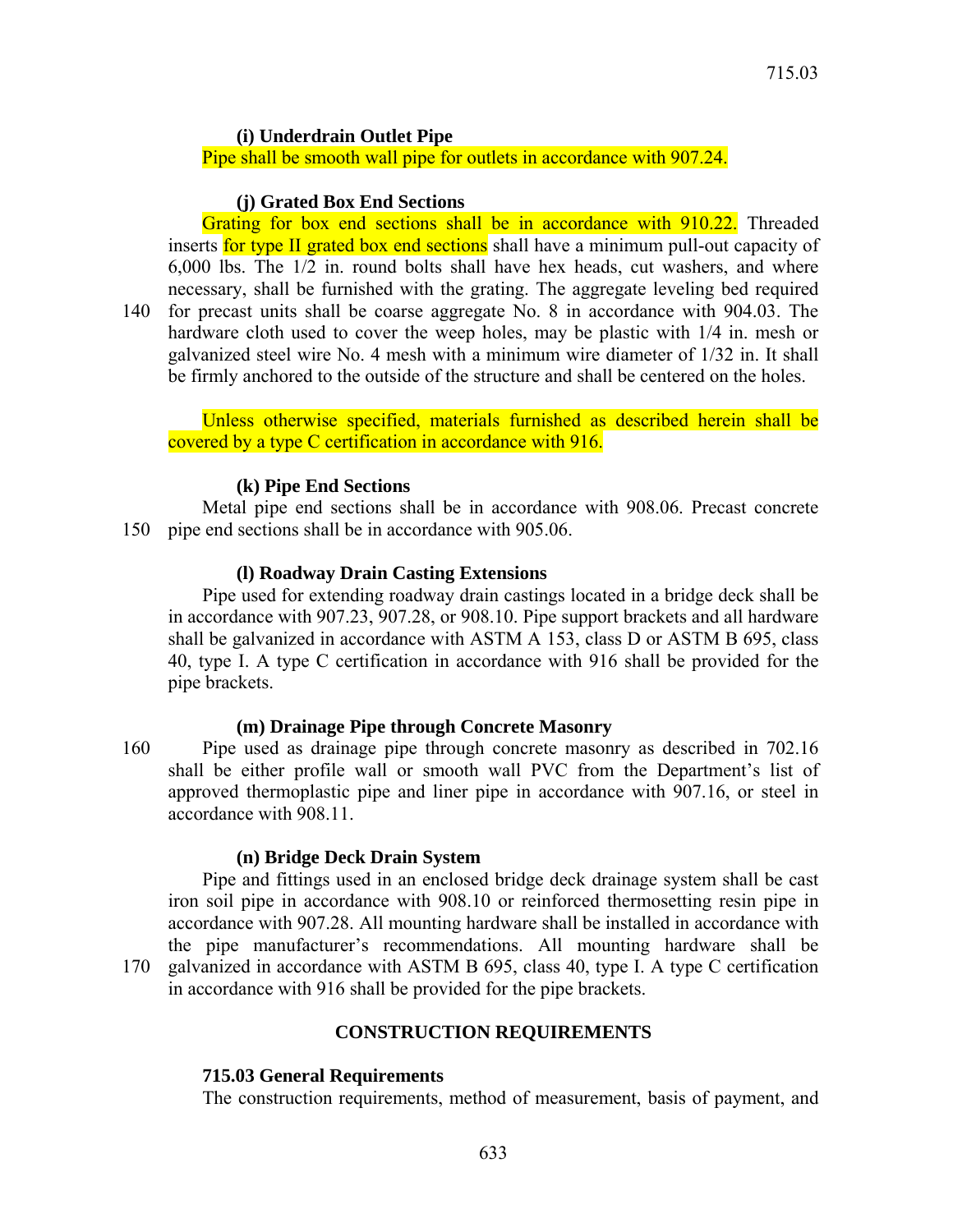pay items described herein shall apply, except for the following, which are described in their respective sections.

| 180 |  |
|-----|--|
|     |  |
|     |  |

 A pipe order shall be prepared and submitted prior to delivery of pipe to the project site. The order shall include the following:

- (a) structure number and location;
- (b) manhole, inlet, or catch basin type, if applicable;

190

- (c) pipe length, as determined by construction engineering;
- (d) pipe size, as shown on the plans;
- (e) pipe material including all information required to verify conformance with cover and service life criteria; and
- (f) number and type of end sections or quantity of concrete, A, structures.
- 200 When riprap is specified, geotextile shall first be placed on the in-situ soil in accordance with 616.11. Riprap shall then be placed in accordance with 616.

## **715.04 Excavation**

 Unless otherwise directed, the trench cross sectional dimensions shall be as shown on the plans. The trench bottom shall give full support to the pipe as shown on the plans. Recesses shall be cut to receive any projecting hubs or bells.

 Where pipe is to be placed in fill sections, a portion of the fill shall be constructed prior to installation of the pipe as shown on the plans.

210

 Where rock or boulder formation is encountered at or above the proposed trench bottom elevation, the trench shall be excavated at least 8 in. below the proposed grade, backfilled with structure backfill, and compacted in accordance with 211.04.

 In case a firm foundation is not encountered at the required grade, the unstable material shall be removed to such depth that when replaced with suitable material, usually B borrow, compacted, and properly shaped, it will produce a uniform and stable foundation along the entire length of the pipe. A timber mat shall be placed to hold the pipe to line and grade if it is necessary.

220

 All trenches shall be kept free from water until any joint filling material has hardened sufficiently not to be harmed.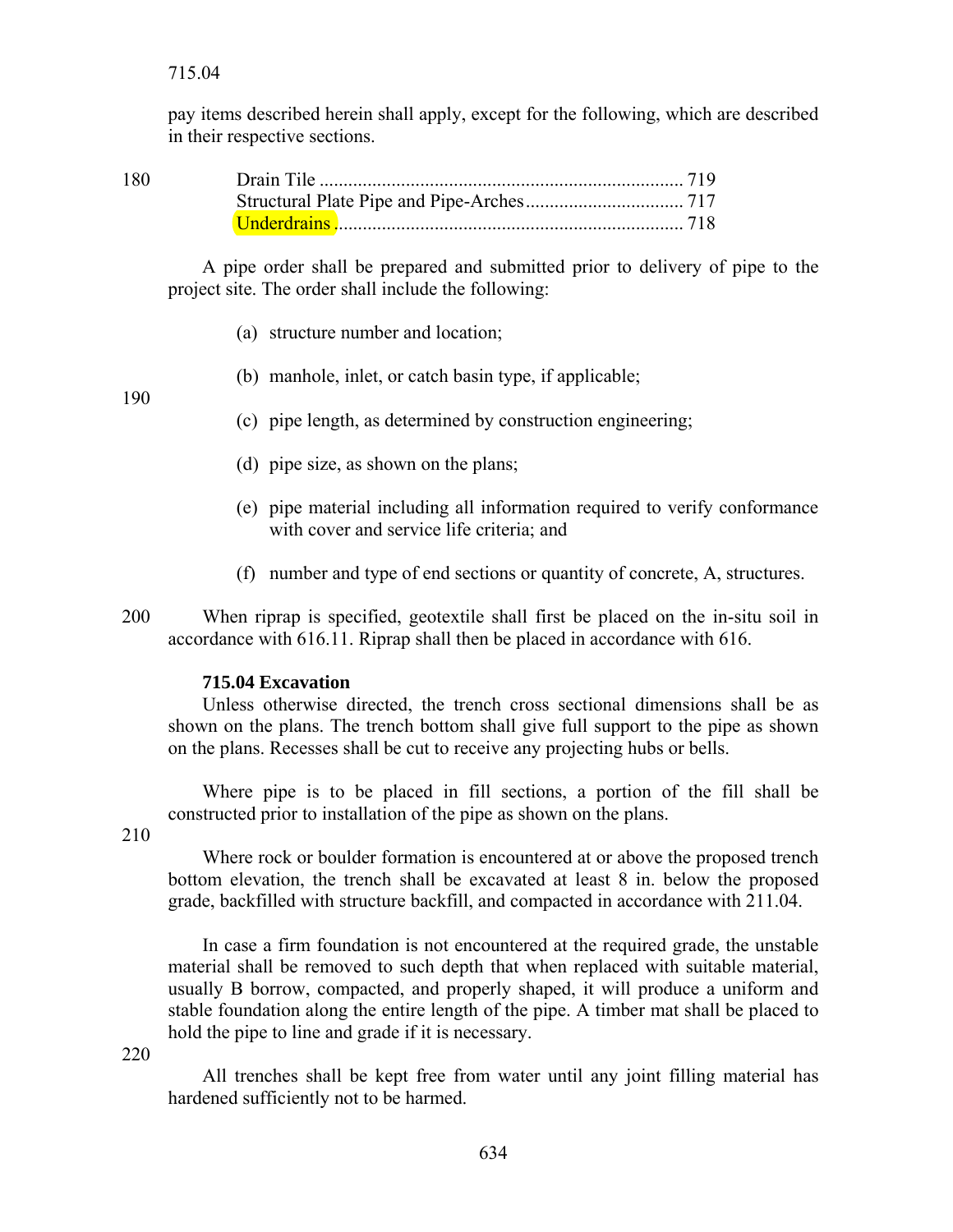## **715.05 Laying Pipe**

 Each section of pipe shall have a full firm bearing throughout its length, true to the line and grade given. All pipes which settle or which are not in alignment shall be taken up and re-laid. Pipe shall not be laid on a frozen trench bottom. Fully bituminous coated and lined corrugated steel pipe and pipe-arches shall only be placed when the ambient temperature is 35°F or above.

230

 Concrete and clay pipe shall be laid with hub upgrade, with the spigot end fully extended into the adjacent hub, and with all ends fitted together tightly.

Concrete pipe shall not be laid in muck or sulphate soils.

 Except for circular concrete pipe, pipe joints designed to accommodate seals or pipe joints requiring seals shall be sealed with approved rubber type gaskets, caulking, pipe joint sealant, elastomeric material, or sealing compound. Circular concrete pipe joints shall utilize rubber type gaskets.

240

 If the infiltration of water is a factor, each joint, regardless of the type used, shall be sealed with an approved compression type joint sealer in accordance with ASTM C 425 or ASTM C 443, whichever is applicable.

 Joints and stub-tee connections for plastic pipe shall be in accordance with the requirements of the respective material specifications for each type of pipe.

 Connections of plastic pipe to manholes, catch basins, and inlets shall be in accordance with the manufacturer's recommendations.

250

 Prior to being lowered into the trench, corrugated metal pipe sections shall be examined closely and so fitted that they will form a true line of pipe when in place. Sections which do not fit together properly shall not be used.

 At the time of acceptance, all pipe shall have been cleaned and be free from silt and other foreign matter.

 Prior to constructing a pipe extension, the existing structure shall be cleaned of all foreign materials. Existing anchors, end sections, or headwalls shall be removed 260 as shown on the plans or as directed. All existing pipes which are damaged by the removal operation shall be replaced. Removed materials shall be disposed of in accordance with 202.

## **715.06 Joining Pipe**

 Band couplers for AASHTO M 36 type I and type II corrugated steel pipe and pipe-arches shall have corrugations that mesh with the corrugations of the pipe sections being joined or the annular rerolled ends of those pipe sections. Band couplers with projections or dimples may be used with pipe having either annular or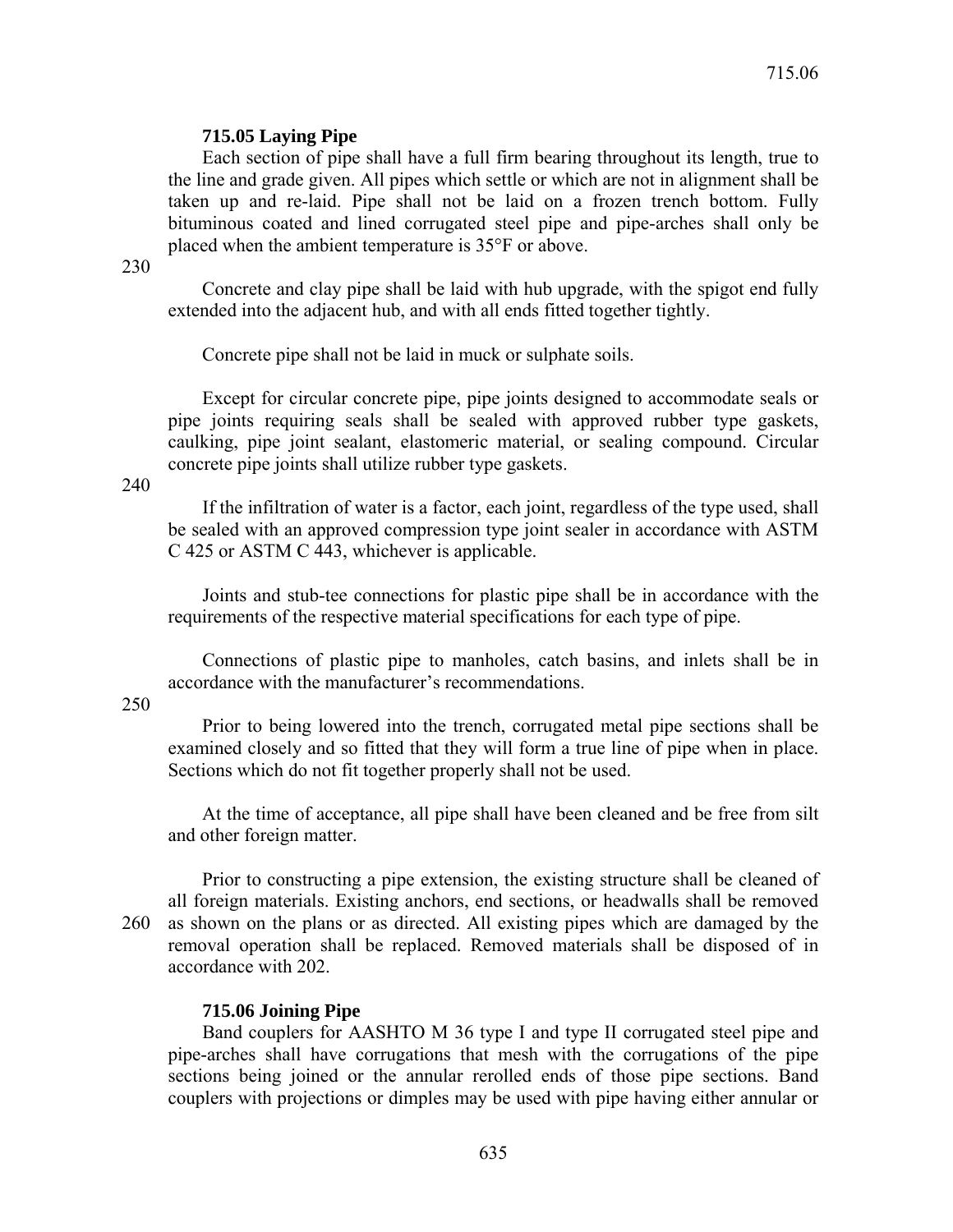715.07

helical corrugations only when corrugated band couplers will not provide a matching 270 connection to both pipes. Band couplers for AASHTO M 36 type IA and IIA corrugated steel pipe and pipe-arches shall have corrugations that mesh with the corrugations of the pipe or shall be gasketed flat bands.

 At the connection of a pipe extension to an existing structure where the joint system of the pipe extension differs from that in place, or if a satisfactory joint cannot be obtained between the two structures, a concrete collar shall be constructed. Portions of the existing structure shall be removed as shown on the plans, or as necessary, to ensure proper fit of the extension to the existing pipe. If not shown on the plans, the collar shall have a width of at least 18 in. and a thickness of at least 6 280 in. around the entire joint.

 If rigid pipe connections are of lesser strength than that of the main barrel of a pipe structure, these connections shall be encased with concrete at least 6 in. thick.

 Any pipe which is damaged during installation shall be repaired or replaced as directed.

 Slotted drain pipe or slotted vane drain pipe shall be constructed in 20 ft sections with shop fabricated elbows. The upgrade end of slotted drain pipe shall be plugged 290 with a metal cap before backfilling. The upgrade end of slotted vane drain pipe shall be plugged with class A concrete. Such concrete shall extend 6 in. inside the upgrade end of the pipe.

### **715.07 Tee and Stub-Tee Connections**

 At locations shown on the plans, or where directed, a stub-tee connection of the size specified shall be furnished and placed as a tee connection to corrugated metal pipe, corrugated metal pipe-arch, concrete pipe, reinforced concrete pipe, or reinforced concrete horizontal elliptical pipe.

300 The stub-tee connection to a corrugated metal pipe or pipe-arch shall be constructed of corrugated metal and the length of the stub shall be no less than that which readily accommodates the connecting band. It shall be made by shop welding a stub of corrugated metal pipe to the corrugated metal pipe or pipe-arch at the time of fabrication. Where field conditions warrant, stub-tee or other connections may be field connected by using shop fabricated saddle connectors. Welds, flame cut edges, and damaged spelter coating shall be regalvanized or painted with zinc dust-zinc oxide paint in accordance with Federal Specification TT-P-641, type II or MIL-P-21035. Where applicable, damaged bituminous coating shall be repaired with asphalt mastic in accordance with AASHTO M 243. The pipe connection to the stub 310 shall be made by means of connecting bands of required size or by means of concrete collars as directed.

 The stub-tee connection to concrete pipe, reinforced concrete pipe, or reinforced concrete horizontal elliptical pipe may be field constructed or factory constructed.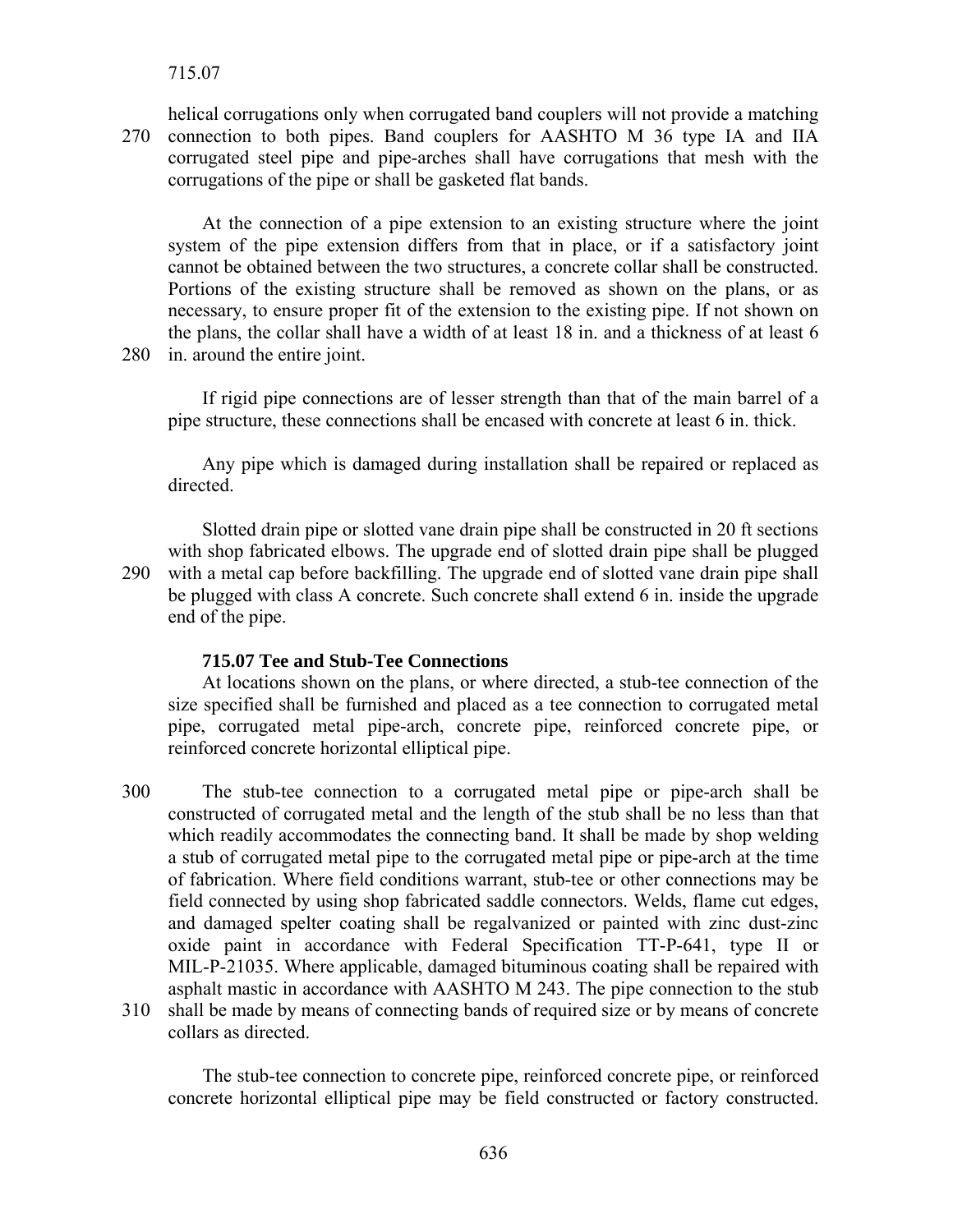The concrete used in the stub shall be of the same proportions as that used in the construction of such pipe. The length of the concrete stub shall be no less than 6 in. and no more than 12 in. The pipe connection to the concrete stub shall be made by means of a cement mortar bead or concrete collar or as directed.

## 320 **715.08 Blank**

### **715.09 Backfilling**

 All pipes shall be backfilled with structure backfill or flowable backfill. Structure backfill shall be placed in accordance with 211. Flowable backfill shall be placed in accordance with 213.07 as shown on the plans or as directed.

 Prior to placing flowable backfill, all standing water shall be removed from the trench. If the water cannot be removed from the trench, structure backfill shall be used in lieu of flowable backfill to an elevation 2 ft above the groundwater. The 330 remainder of the trench shall be backfilled as shown on the plans.

 All pipes, except underdrains, will be visually inspected for acceptance a minimum of 30 days after the completion of backfill operations. Pipes that cannot be visually inspected shall be video inspected for acceptance using equipment in accordance with 718.07. The Engineer will determine the sections of pipe to be video inspected.

 For pipes that were video inspected, a copy of the video inspection shall be provided in a format acceptable to the Engineer. The video inspection shall be 340 provided prior to performing the mandrel testing or if mandrel testing is not required, prior to acceptance of the pipe.

 For pipe not requiring mandrel testing that is determined to be unacceptable by the Engineer, the unacceptable pipe shall be replaced between the nearest pipe joints or to the nearest structure, or a remediation plan shall be prepared by a professional engineer and submitted to the Engineer for final determination.

 After the visual or video inspection, the Contractor shall check pipe deflection by performing a mandrel test for all pipes manufactured from materials listed in the 350 following table or as otherwise directed.

| PIPES REQUIRED TO BE MANDREL TESTED |                            |               |             |  |
|-------------------------------------|----------------------------|---------------|-------------|--|
| Pipe Material                       | Standard<br>Specifications | <b>AASHTO</b> | <b>ASTM</b> |  |
| <b>Corrugated Polyethylene Pipe</b> | 907.17(b)                  | M 294         |             |  |
| Ribbed Polyethylene Pipe            | 907.20                     |               | F 894       |  |
| Smooth Wall Polyethylene Pipe       | 907.21                     |               | F 714       |  |
| Profile Wall PVC Pipe*              | 907.22                     | M 304         |             |  |
| Smooth Wall PVC Pipe                | 907.23                     | M 278         | F 679       |  |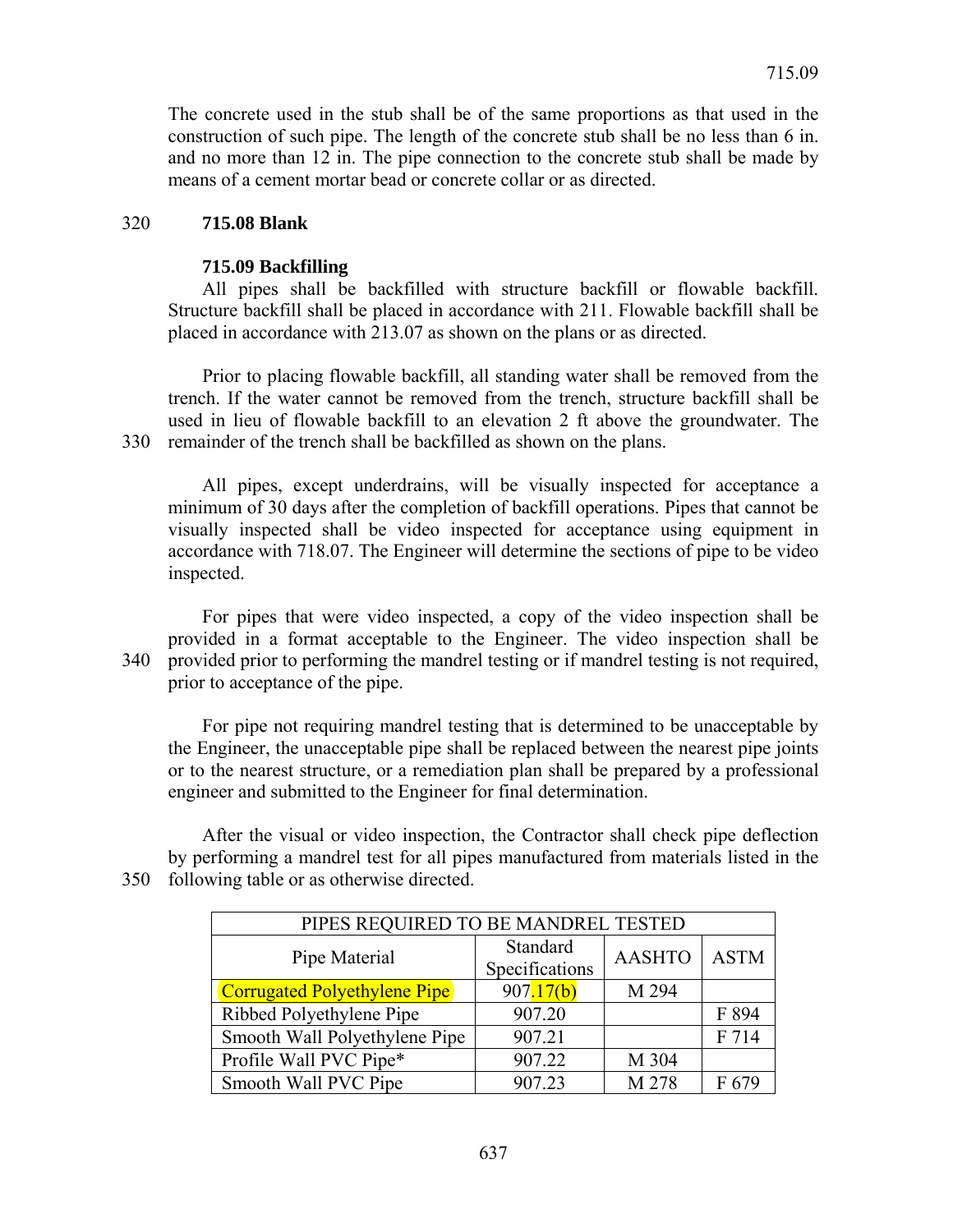\* Mandrel testing will not be required for profile wall PVC pipe in accordance with 907.22 that also is in accordance with ASTM F 949.

 The mandrel shall have a minimum of nine arms or prongs and a diameter that is 95% of the nominal pipe diameter. The Contractor shall provide a proving ring that is 95% of the nominal pipe diameter for each mandrel.

 The Contractor shall pull the mandrel through the pipe by hand. If the mandrel 360 does not pass through the pipe, the Contractor shall measure and report the minimum diameter of the deficient pipe to the Engineer.

 If the minimum diameter of the deficient pipe is between 92.5% and 95.0% of the nominal pipe diameter, the Contractor shall provide an evaluation of the deficient pipe prepared by a professional engineer. The evaluation shall consider the severity of the deflection and its effects on structural integrity, environmental conditions, and the design service life of the pipe. A report summarizing the evaluation and including the professional engineer's recommendation for acceptance, remediation, or replacement of the pipe shall be submitted to the Engineer for final determination.

370

 If the minimum diameter of the deficient pipe is equal to or less than 92.5% of the nominal pipe diameter, the deficient pipe shall either be replaced or a remediation plan shall be prepared by a professional engineer and submitted to the Engineer for final determination.

 The deficient pipe shall be replaced if the professional engineer's remediation plan recommends replacement of the pipe or if the pipe has been damaged.

 Deficient pipe shall at a minimum be replaced between the nearest pipe joints or 380 to the nearest structure. Replaced or remediated pipe sections shall be mandrel tested a minimum of 30 days after the completion of backfill operations.

 Commercial and private drive pipes are excluded from the mandrel testing and video inspection requirements.

 Where material other than structure backfill or flowable backfill is allowed and used for backfilling, it shall be of such nature that compacts readily. That portion around and for 6 in. above the top of the pipe shall be free from large stones. This material shall be placed in layers not to exceed 6 in., loose measurement, and each 390 layer compacted thoroughly by means of mechanical tamps. Where coarse aggregate is used for structure backfill, geotextile shall be installed.

 An adequate earth cover, as shown on the plans, shall be placed over the structure before heavy equipment is operated over it.

 Backfill for slotted drain pipe and slotted vane drain pipe shall consist of class A concrete on both sides of the pipe. During the backfilling and paving operations, the slot shall be covered to prevent infiltration of material into the pipe.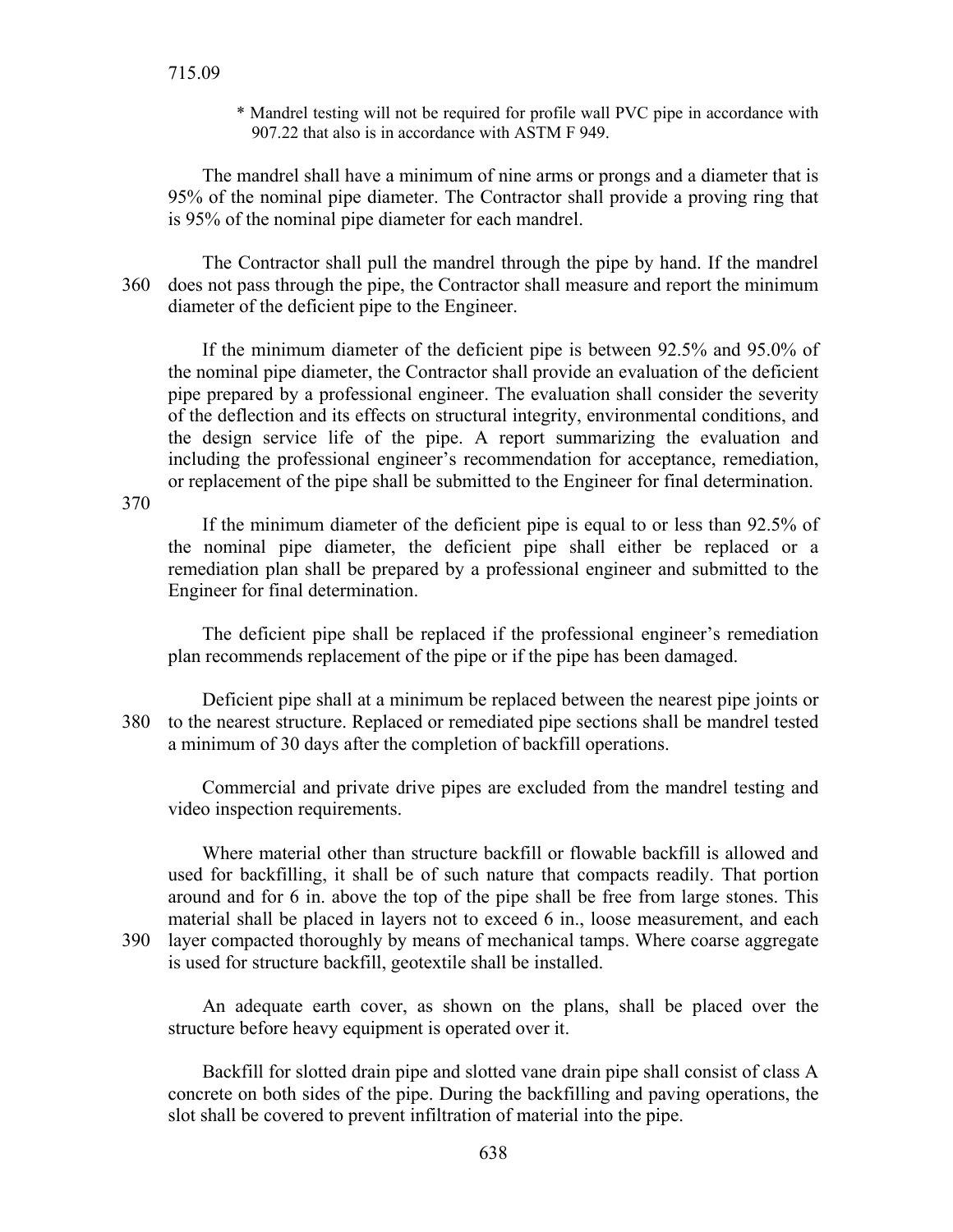## 400 **715.10 Pipe End Sections, Anchors, Grated Box End Sections, and Safety Metal End Sections**

 Pipe end sections, anchors, grated box end sections, and safety metal end sections shall be constructed as shown on the plans or as directed.

 Straps or hook bolts required for anchors shall be as shown on the plans. Anchor straps shall be placed at both the upstream and downstream end of each corrugated aluminum alloy, corrugated steel, or structural plate pipe or pipe-arch with a diameter or span of 42 in. or greater. Hook bolts and anchor straps shall be placed at both the upstream and downstream end of each corrugated aluminum alloy, 410 corrugated steel, or structural plate pipe or pipe-arch with a diameter or span of 84 in. or greater.

 A dimpled connection band shall be used for connecting pipe end sections and safety metal end sections to ends of corrugated metal pipe whose end corrugations are not perpendicular to the centerline of the pipe.

 Grated box end sections shall be constructed according to the required pipe size and surface slope of the grated box end section specified at each location. Precast units shall be cast as a single complete unit except for the toewall which shall be cast 420 in place. They shall be set and leveled on a 6 in. thick bed of coarse aggregate. If precast units are used and the adjoining pipe is to be field connected directly to the precast unit, the connection shall be made using a class A concrete collar of 6 in. minimum longitudinal and radial thickness. Inserts for approved lifting devices may be cast in the bottom slab of the precast sections. The number and location of lifting devices needed for handling shall be determined by the fabricator. All reinforcement shall have a minimum cover of  $1 \frac{1}{2}$  in. and shall have a minimum lap of 21 in. The type A construction joint between the floor and the wall is optional for cast in place units.

## 430 **715.11 Re-Laid Pipe**

 Where shown on the plans or as directed, existing pipe shall be taken up, re-laid, and if necessary, extended. Removal of the pipe shall be in accordance with 202.04 and the operations involved in its relaying shall be in accordance with similar operations contained herein for laying new pipe.

## **715.12 Pavement Replacement**

 Where a structure is to be placed under an existing pavement, the pavement removal and replacement shall be as shown on the plans.

440 The pavement replacement areas in asphalt pavements shall be filled with HMA for Structure Installation of the mixture type specified in the pay item in accordance with 402 except OG mixtures shall be in accordance with 401.05. A MAF in accordance with 402.05 will not apply. Mixtures will be accepted in accordance with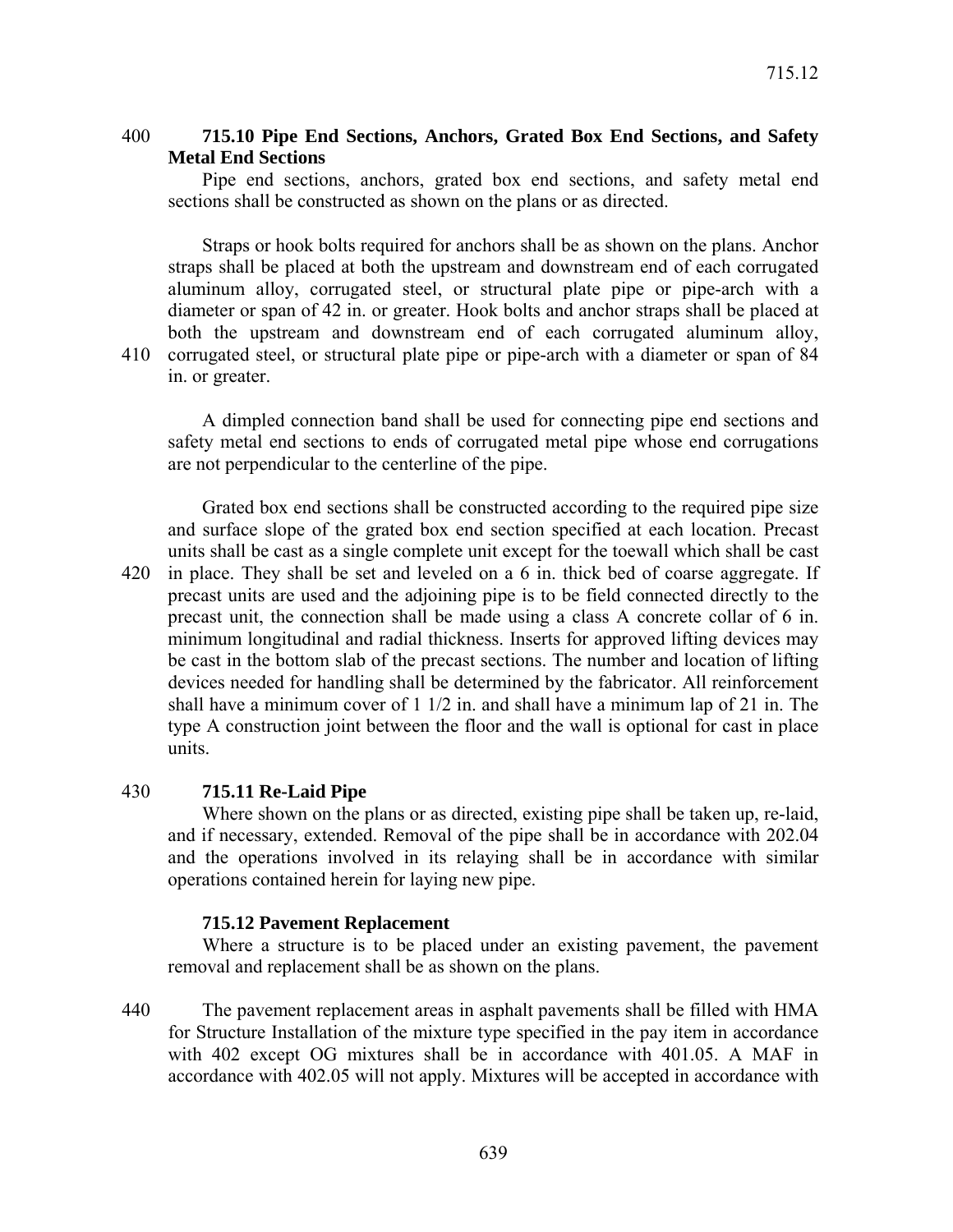## 715.13

402.09. Each course shall be compacted by approved mechanical equipment in accordance with 409.03(d).

 The pavement replacement areas in Portland Cement Concrete pavements shall be filled with PCCP in accordance with 502 except utilization of the Department provided spreadsheet is not required for the CMDS.

450

 Partial loads of HMA or PCCP left over from structure installation processes shall not be incorporated into other work.

## **715.13 Method of Measurement**

 The accepted quantities of circular pipe, deformed pipe, slotted drain pipe, slotted vane drain pipe, end bent drain pipe, sanitary sewer pipe, and pipe extensions will be measured by the linear foot, complete in place. The length of pipe to be measured for payment will be based on the net length of pipe used, which will be obtained by multiplying the nominal length of each pipe section by the number of 460 sections used. If the pipe connects to manholes, inlets, or catch basins, the terminal sections will be field measured to the outside face of the structure. The length of beveled or skewed terminal sections of circular corrugated metal pipe to be measured for payment will be the average of the top and bottom centerline lengths for beveled ends or of the sides for skewed ends. Measurement of deformed pipe will be made along the bottom centerline of the pipe.

 Where used other than as a roadway drain extension pipe or as a bridge deck drain system, cast iron soil pipe will be measured by the pound based on the theoretical weight shown on the plans.

470

Roadway drain extension pipe will be measured per each drain extended.

 Pipe used as drainage pipe through concrete masonry or pipe used for bridge deck drainage system will not be measured for payment.

 Reinforcing bars, straps, and hook bolts used in anchors will not be measured for payment. Concrete used for backfill of slotted drain pipe and slotted vane drain pipe will not be measured for payment.

480 Excavation above the trench bottom elevation shown on the plans will not be measured for payment. Additional excavation below the proposed trench bottom elevation required to install the pipe at a lower elevation or to remove rock or unsuitable material will be measured in accordance with 203.27(b).

 Pipe end sections, concrete anchors, and safety metal end sections will be measured by the number of units of each size installed. The size of the end section, concrete anchor, and safety metal end section will be considered as the nominal diameter of the pipe to which they are attached. A concrete anchor attached at one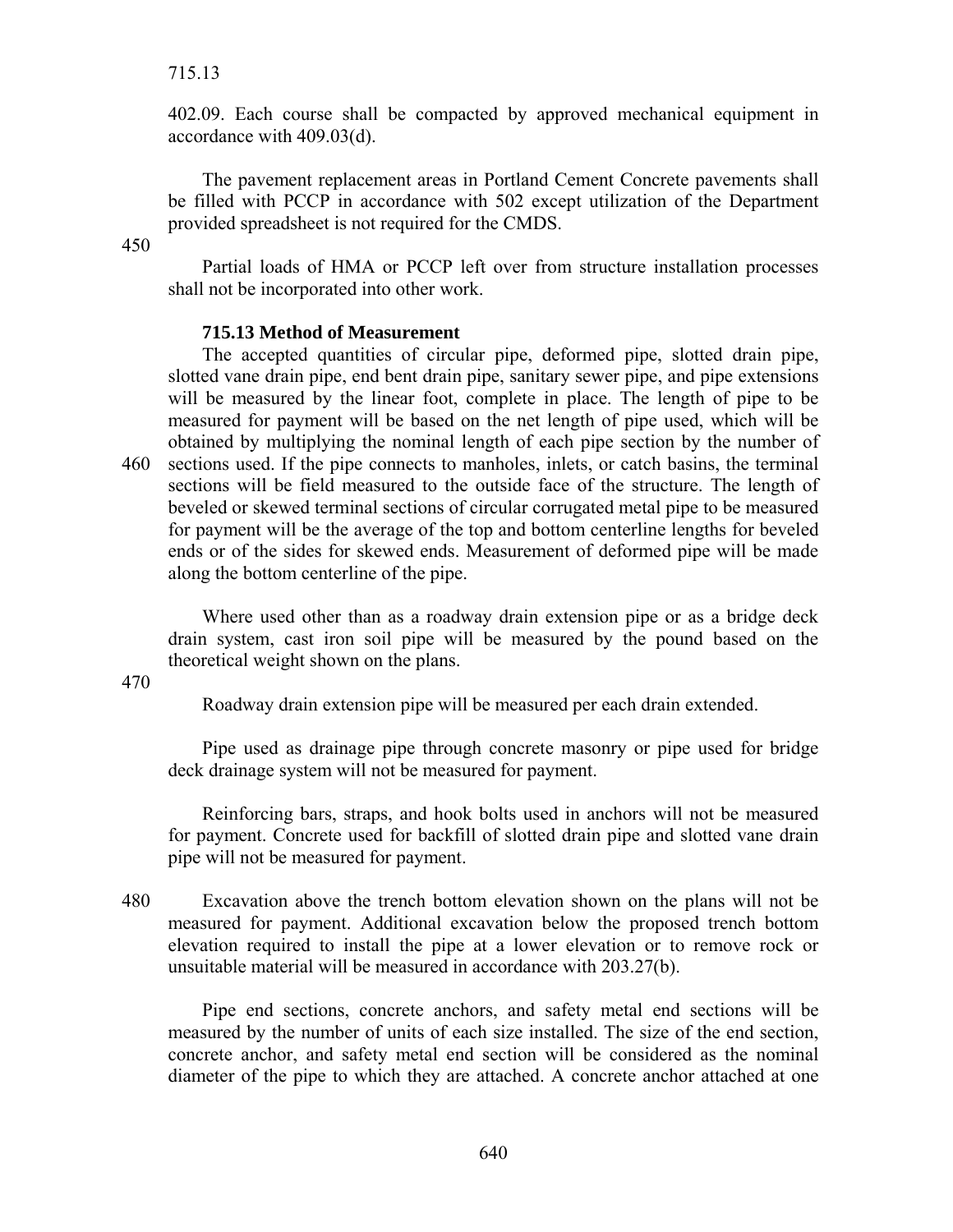end of twin pipes will be measured as two concrete anchors. A concrete anchor 490 attached at one end of triple pipes will be measured as three concrete anchors.

 Tee, stub-tee, and wye branch connections will be measured along the centerline of the barrel. An additional 5 lft of the smaller diameter pipe will be included for making such connection.

 Elbow connections will be measured along the centerline of such connection. An additional 2 lft of pipe of the same diameter as that of the elbow will be included for each such connection.

500 If increaser or reducer connections are made, measurement will be made on the basis of the larger diameter pipe for the full length of the section forming such connections.

 Structure backfill will be measured in accordance with 211.09. Flowable backfill will be measured in accordance with 213.08.

 Pavement replacement and subbase necessary due to structure placement under an existing pavement will be measured to the neat lines shown on the plans.

510 For structures for which the plans show pipes of differing sizes for either smooth or corrugated interiors, and the corrugated interior alternate is installed, measurement of structure backfill or flowable backfill will be based on the neat line dimensions shown on the plans for the smooth interior alternate.

 Grated box end sections will be measured per each for the specified type, surface slope, and pipe size.

 Video inspection for pipe will be measured by the linear foot as determined by the electronic equipment.

520

Geotextile used to wrap backfill material will not be measured for payment.

#### **715.14 Basis of Payment**

 The accepted quantities of pipe and pipe extensions will be paid for at the contract unit price per linear foot for pipe of the type, shape, and size specified, complete in place. Where used other than as a roadway drain casting extension pipe or as a bridge deck drain system, cast iron soil pipe will be paid for at the contract unit price per pound for the diameter specified.

530 Pipe end sections, concrete anchors, and safety metal end sections will be paid for at the contract unit price per each for the size specified, complete in place. A concrete anchor attached at one end of twin pipes will be paid for as two concrete anchors. A concrete anchor attached at one end of triple pipes will be paid for as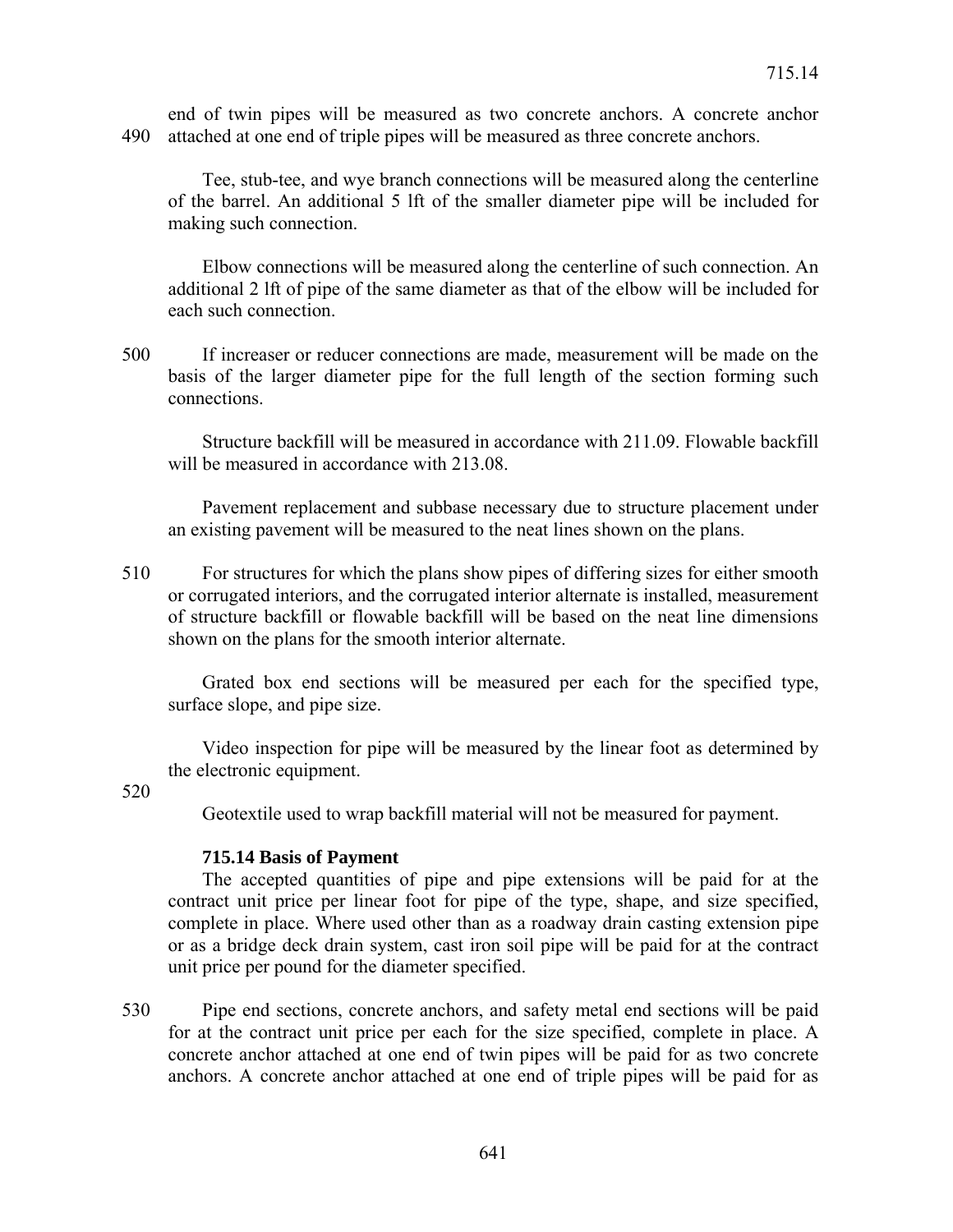three concrete anchors. Roadway drain casting extension pipe will be paid for at the contract unit price per each.

 Pavement replacement necessary due to structure installation under an existing pavement will be paid for at the contract unit price per ton of HMA for structure installation of the type specified and per square yard for PCCP for structure 540 installation. Subbase will be paid for in accordance with 302.09.

 Structure backfill will be paid for in accordance with 211.10. Where used as a substitute for structure backfill, flowable backfill will be paid for as structure backfill. When specified for pipe backfill, flowable backfill will be paid for in accordance with 213.09.

 If a pipe structure is lowered, relocated, or if unsuitable material is encountered so that additional excavation is necessary over and above that shown on the plans at the original location, such additional excavation will be paid for at three times the 550 contract unit price for the class of excavation involved. If the contract does not include rock excavation or unclassified excavation, rock removal below the proposed trench bottom elevation will be paid for at three times the contract unit cost for common excavation. However, in each of the above cases, such excavation will not be paid for if the additional amount involved at such structure is 10 cu yd or less.

 For structures for which the plans show pipes of differing sizes for entire smooth or corrugated interiors, and the corrugated interior alternate is installed, payment for pipe backfill will be made based on the neat line dimensions shown on the plans for the smooth interior alternate.

560

 Grated box end sections will be paid for at the contract unit price per each for the specified type, surface slope, and pipe size.

 Video inspections for pipe will be paid for at the contract unit price per linear foot completed.

Payment will be made under:

| 570 |                     |  |
|-----|---------------------|--|
|     |                     |  |
|     | diameter            |  |
|     |                     |  |
|     |                     |  |
|     | type slope diameter |  |
|     |                     |  |
|     | type slope          |  |
|     |                     |  |
|     | mixture type        |  |
|     |                     |  |

# **Pay Item Pay Unit Symbol 2018**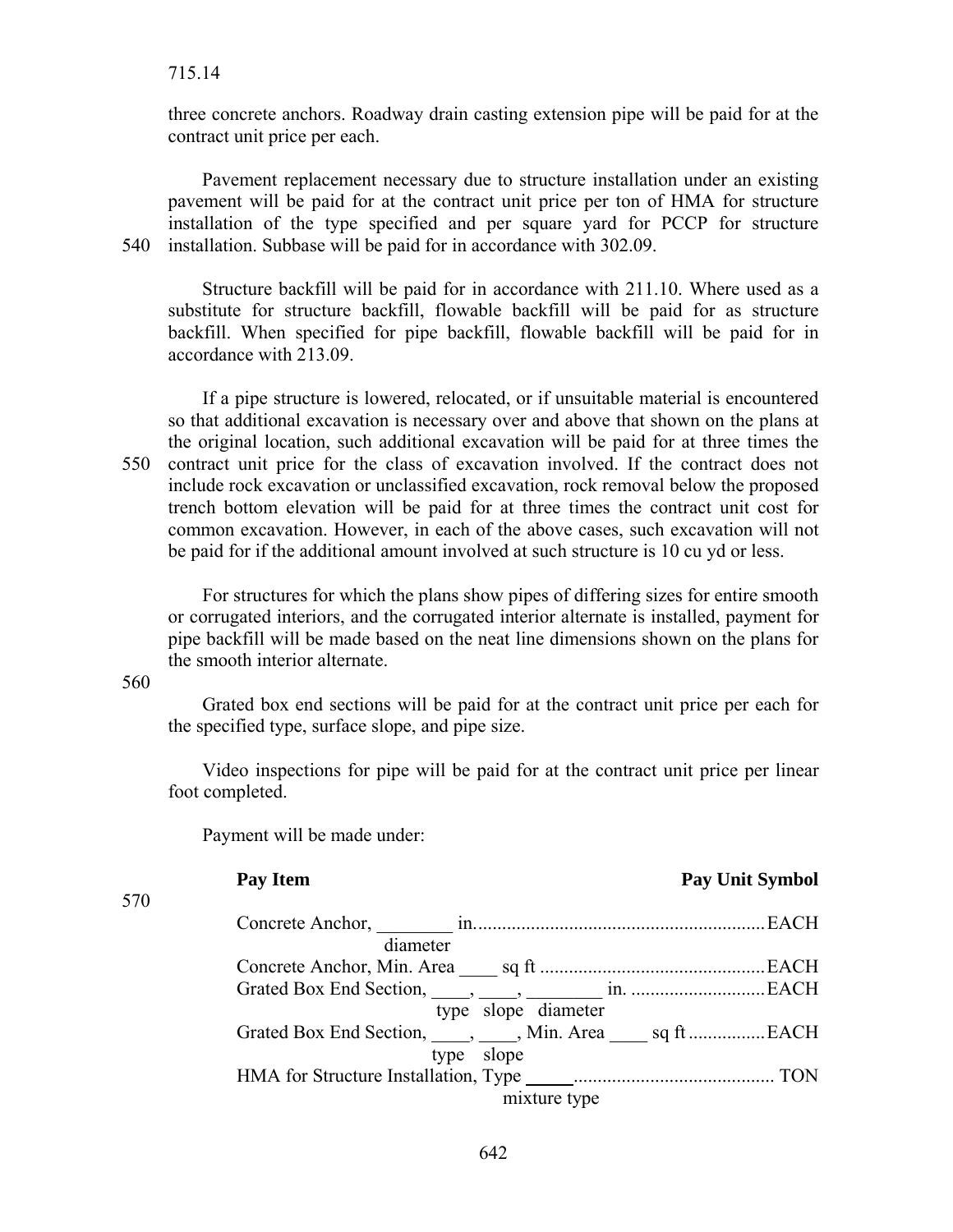| 580 |                                                                 |  |
|-----|-----------------------------------------------------------------|--|
|     |                                                                 |  |
|     | diameter                                                        |  |
|     |                                                                 |  |
|     |                                                                 |  |
|     | diameter material                                               |  |
|     | Pipe Extension, Deformed, Min. Area _____ sq ft, ___________LFT |  |
|     | material                                                        |  |
|     |                                                                 |  |
|     |                                                                 |  |
| 590 |                                                                 |  |
|     | diameter                                                        |  |
|     |                                                                 |  |
|     | span rise                                                       |  |
|     |                                                                 |  |
|     | diameter                                                        |  |
|     |                                                                 |  |
|     |                                                                 |  |
|     | diameter                                                        |  |
|     |                                                                 |  |
| 600 | diameter thickness                                              |  |
|     |                                                                 |  |
|     | diameter                                                        |  |
|     |                                                                 |  |
|     | diameter                                                        |  |
|     |                                                                 |  |
|     |                                                                 |  |
|     | diameter                                                        |  |
|     |                                                                 |  |
|     | slope diameter                                                  |  |
| 610 |                                                                 |  |
|     | slope                                                           |  |
|     |                                                                 |  |
|     | diameter                                                        |  |
|     |                                                                 |  |

 The cost of reinforcing bars, straps, and hook bolts used in anchors shall be included in the cost of the concrete anchor. The cost of the toe plate anchor and galvanized bolts required for pipe end sections and safety metal end sections shall be included in the cost of the pay items. The cost of pipe support brackets and all 620 hardware used to attach the roadway drain casting extension pipe to the drain casting and the pipe support bracket to the structural member and to the drain extension pipe shall be included in the cost of the pay items. The cost of the pipe, all necessary fittings, all mounting hardware, design costs, and all other costs to provide the bridge deck drain system shown on the plans shall be included in the lump sum cost of the